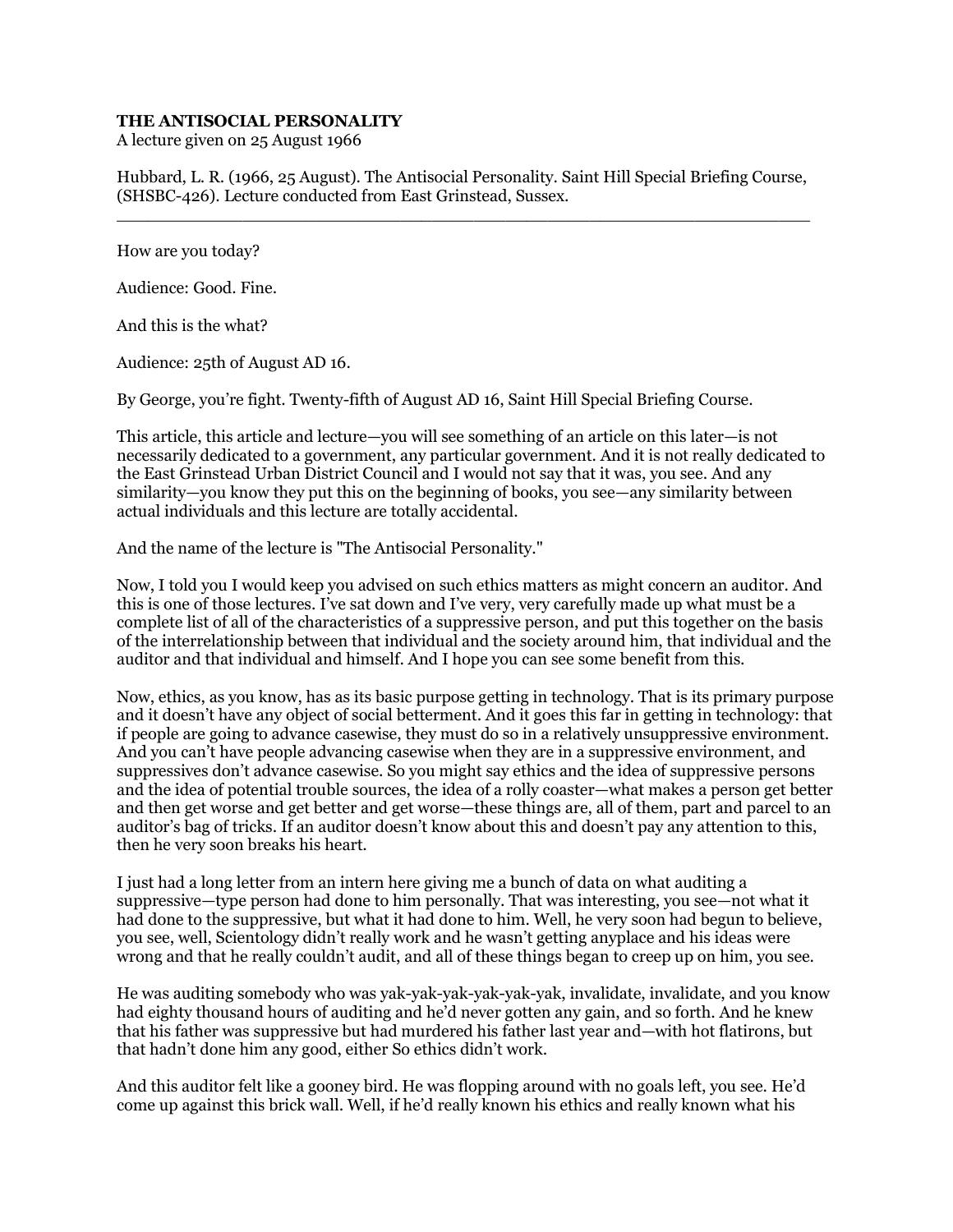characteristics were of suppressive persons, he would have taken one look at his case assessment form as he began the pc—or he would've done one—and the person had been eight thousand hours in auditing and had been audited in Milwaukee, Mexico, North Pole and hadn't ever gotten over his sciatica; and had been audited in Los Angeles and New York, but somehow or another he kept at it even though it had cost him a great deal of money. And he'd never had any improvement, particularly in his sciatica and so on, but he'd kept at it because—well, he just kind of wanted to show people it didn't work, you know.

And the auditor at that moment would have exercised any HGC auditor's prerogative which is simply not to audit the Pc. That's the least he would have done. See, any HGC auditor can say, "I don't care to audit this pc, period." And that's it. And it's been that way for many, many years. Every once in a while Ds of P get enthusiastic and say, "Well, that may be the custom but here we don't really exercise that," you see and kid the auditor in and get him in there pitching again. Actually, it's a bad thing if he does so because it's enforced help, you see, and so on. And they won't get a very good result on the pc.

Do you know that you'll get a better result on a pc if you simply take the auditor and run 01W on him, regardless of his grade of release—just run a little 01W with him on that pc. You ought to make it as a little experiment someday if you're in an executive auditing position—you know, your lower grade type auditors—and just run a little bit of 01W on the pc before they audit them. Pc will make marvelous gains. It's fantastic.

So the auditor in this particular case, had he been able to have—call off what are the characteristics of a suppressive—bing-bing-bing-bing-bing!—why, he wouldn't have sat there getting his anchor points punched in. Now, it's one thing to have a critical pc and another thing to be trying to audit a suppressive pc or a pc who is a potential trouble source. These are quite different things.

The critical pc—of course, a pc can become critical simply by having a withhold or an overt on the auditor That's the first thing you check. You don't sit there and take it on the chin. Pc was all right yesterday. Today he says, "Well, are—are you sure you—you've—you've gotten your—ever gotten a classification for… and so forth."

I never would say anything—it would astonish me if I saw an auditor do otherwise than say, 'All right, is there anything being withheld? Have you committed…? That's it. That's it. That's it. That's it. Yeah. Yeah. Yeah. What?" That would just be that, see. Well, fellow would give it to you and say, "Hmp-hmp." And if you—if the fellow just went on nattering and complaining about having been audited thousands of hours and not having gotten any case gain and not having—been shoved into it because of his wife and proving to her that Scientology didn't work and that sort of thing. I wouldn't sit there and take that, not as an auditor.

You see, I'm—personally I have never done anything in the universe that I owe anybody Scientology. See, I don't owe anybody Scientology. That's why we've made that much progress, which is a remarkable fact that when you are too propitiative, far, far too propitiative—you know, you feel that you've been mean to people and you're trying to make it up and all of that sort of thing—why, you get into all kinds of reactive complications. All kinds of them. And you get so that you really can't help people. But the main thing that you get into is the fact that you then do anything—you don't do proper actions; you do anything to help them—and you let them get away with anything and you exert no control of any kind whatsoever So you really don't have a very good run in it.

But I never owed anybody Scientology. And I trust you didn't either. So there isn't any reason to take a knocking around. One of the first pc—control techniques there was… This sounds very rough. We didn't know at that time, you see, that it was a withhold that made the person critical. And the person would get choppy and refuse to do what you said and refuse to go back through it again—old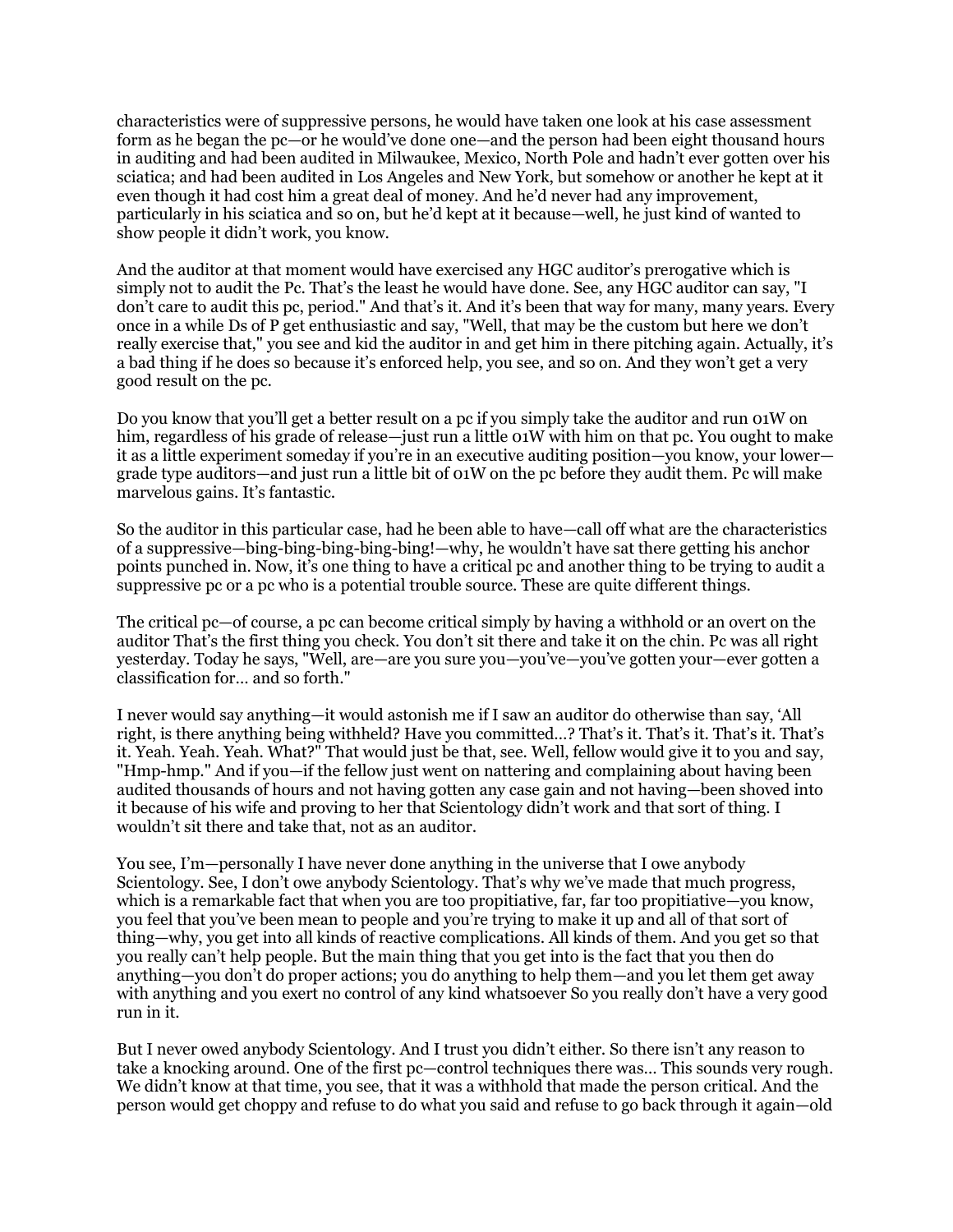Dianetic—type auditing. And the control technique was simply to get up and say, "Well, when you decide you're going to, why, I will come back and audit you." And walk out of the room. I vividly remember it. That was actually in force before the official publication date of the first book. So that goes way back into pc control.

Now, in view of the fact at that time I was getting my first psychoanalytic—type pcs—you know, pcs who had been into psychoanalysis and were now swinging in toward Dianetics—and got a tremendous number of failed cases, a tremendous number of roughed-up people. It was interesting, you see, that I, in scouting around in an average level of the society, was not in actual fact running into the failed psychoanalytic patient or some of the very, very, very rough cases that the society had. I was running into and had acquaintance with some criminals and some insane and so on; but not the people who had been—let me be more explicit—had been roughed up by psychotherapy, whose actions and behavior had been more or less confirmed or perverted by psychotherapy, you see. They're a special, very special type of case. And it was this type of case, on which an auditor could easily fail, that we got a tremendous number of in the first Foundation. And they were very, very hard to handle, and today I would recognize pretty well what the bulk of them were.

They were either SPs or PTS. But one of the things that they were PTS on was, of course, the psychoanalyst and the psychiatrist. Now, let's be more explicit here so that nobody gets adrift on this. You all know this but I'll give you the datum.

What we call a suppressive person is a person with certain behavior characteristics which we will cover here and who suppresses other people in his vicinity. And those other people, when he suppresses them, become PTS or potential trouble sources. And they are called potential trouble sources because they really do make trouble. They rolly coaster They natter They go up in smoke.

Now, because a person is raising the devil does not make him a suppressive person. The suppressive may be sitting back there with a covert Mona Lisa smile. And the PTS is busy going up in smoke or running around and doing weird things—PTS is active. PTS might be going insane, being put in the local asylum or something like that. You haven't got the source of the social difficulty. You've just got the PTS. And this person is PTS, a potential trouble source, simply because they are intimately associated with a suppressive.

Now, if you recognize that all by itself, a tremendous burden would come off of your auditing. You would know what you were looking at. Joe is okay today, he's gone bad tomorrow. I remember a notable case of this. One psychoanalyst, a very prominent psychoanalyst in New York City, very well known—I took this psychoanalyst, just in a demonstration, and sent this psychoanalyst right straight up into seventh heaven. See, the psychoanalyst was in beautiful condition. Got rid of her "schiosis" or whatever else she had. She felt terrific, you know. I just erased the secondary, actually, necessary to resolve her case. Felt fabulous. She'd been trying to get at this for years in psychoanalysis and couldn't… She was in Jungian analysis, by the way, and couldn't find it in having been a Druid.

Anybody says to you, "Well, Scientology is weird because it believes in past lives," why, look at them rather oddly and say, "Aren't you familiar with the subject of psychotherapy?" Be mean, you know.

And they say, "Well, yes. Oh, yes. I'm a professor of Uptygup, you know."

And say, "Well, why is it that you didn't know that one of the primary branches of psychoanalysis and so forth—that of Professor Jung—believed implicitly in returns to druidism. See, we're not being new at all."

I don't know whether it's in his immediate textbooks or not, but I remember this case vividly, and that was what she had been jumping around in. She had been jumping around trying to pretend she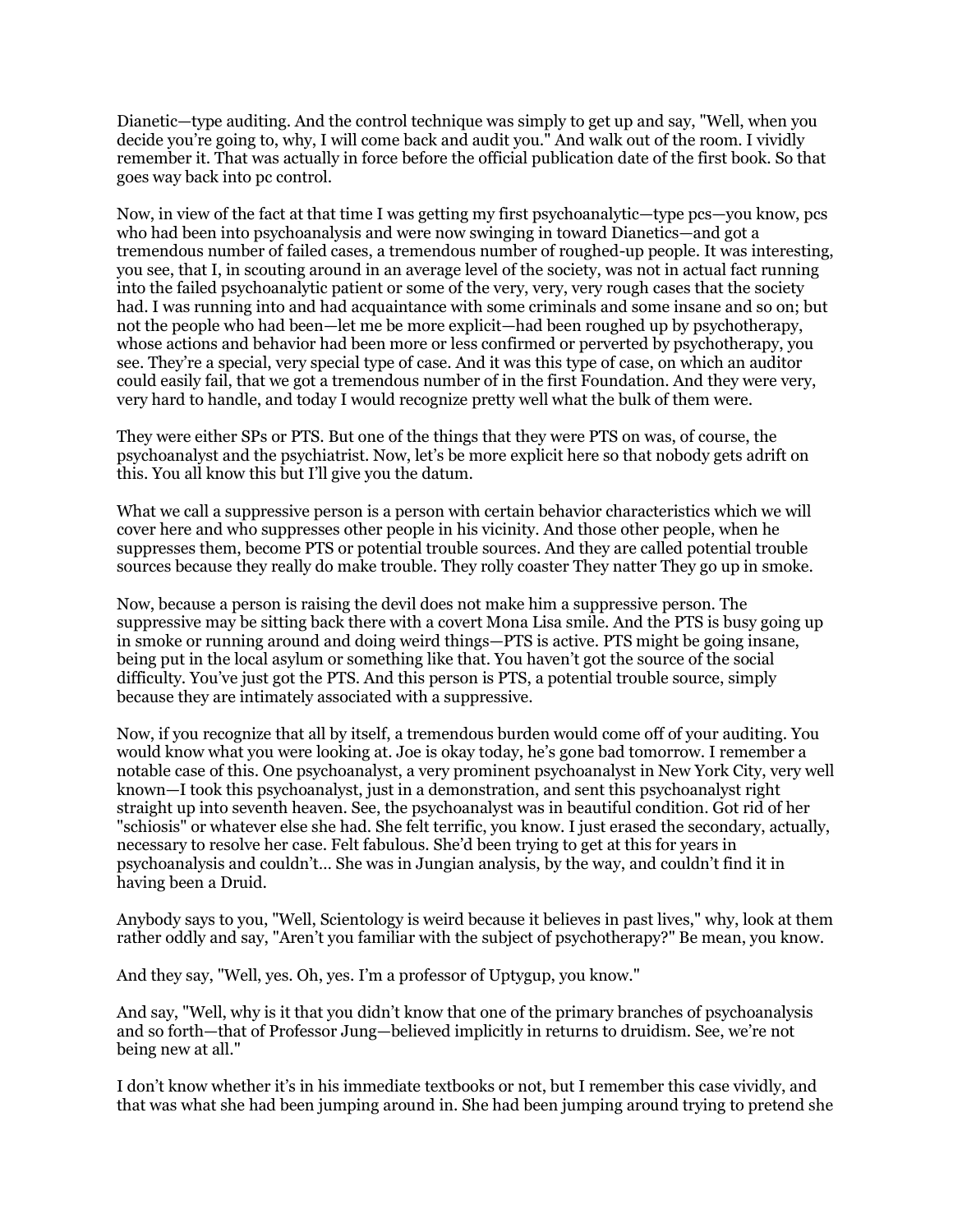was painted blue, living in trees in her past lives. This is Jung. Jung and Adler were the principal squirrels in psychoanalysis. And she just went right up to the top of the Tone Scale, man. She was in beautiful shape. She stayed that way for three days and she crashed harder than anybody I've ever seen crash. Terrible shape—sick, miserable, moaning around. And in those days I took the psychoanalytic explanation. It wasn't that we were doing psychoanalysis, it was just—if you understand what I'm talking to you about on this—was because we accidentally were getting into psychoanalytic patients and practitioners. They were moving in our direction.

And we used to attribute it to the fact that she'd not been benefited but had just hit a manic. Get that phrase: "hit a manic"—had become manic for three days. Therefore one could say it was very dangerous that she was processed and all this. I know today exactly what happened to her, all these ages afterwards. She hit an SP, man, and he plowed her through the wall. I even know the guy's name. She maybe hit more than one. But boy, she sure went through the wall. And that was simply a rolly coaster: better—worse.

There is no such thing as a manic—a person gets on an enthusiastic euphoria that life is great. It's just that psychiatrists hate people in that condition. And so they promptly cave them in. They go bow! The guy says, "Wow, at last I realize I can be sane, and isn't the world wonderful!"

"Oh, my God! You're in a manic. We've got to give you eighteen extra shocks and transorbital leukotomies and trowohkhhr!"

So there has arisen this thing known as a "manic condition," which is very harmful. And there's a thing called "euphoria" which is very bad. That's so if anybody says he got any benefit or did anything good, why, they can plow him in quick. There are no such conditions. See? The guy got better. They couldn't stand it and they caved him in. Bang! Whoever was in his vicinity that was suppressive caved him in quick.

Now, when you as an auditor see that sort of thing, know what you're dealing with! Don't be a reasonable idiot! You're in this field, no other field at all. You're in the area that I'm talking about in this lecture. You are not in some new factor which has just arisen. I want to be very positive about it because if they developed such a thing as a "manic personality" to explain away somebody feeling good or getting better, then they will develop this theory again. And I say "they," I mean suppressive-type psychotherapists. They will develop it again. And they will develop it individually for you, and give you lots of reasons why it really didn't work and why the guy caved in, and how it's very dangerous to process somebody because this happens. And this is the only mechanic of it happening.

Now, I have trouble impressing even executives in this organization. Every once in a while they'll think, "Well, there's some other reason why a person has a worsened condition." And the weeks go by and the weeks go by and I will repeat it several times and all of a sudden they throw away the rest of them, and they to their own satisfaction have isolated the fact that it is contact with a suppressive which has worsened the pc's case. It was not the auditor, it was not the Case Supervisor, it was not this and not that and all the other thousand things that can be blamed!

Now, you hear of somebody going along all right and then getting worse in, let us say, the Poughkeepsie Foundation, see. And you have a tendency to say, "Well, they don't know much about auditing in the Poughkeepsie Foundation and so made the person worse." No! No! No! No! No! Give your fellow Scientologist a break. He was trying, too—always!

Don't blame the auditor Don't blame the past auditor Don't blame the past HGC. Get off of it! There is only one reason it happens. And maybe in this HGC there was an SP. That's very doubtful, but maybe there was. But that isn't that HGC. Do you follow? That was an SP, a suppressive person. And honest, please, it's the only reason. There aren't no others.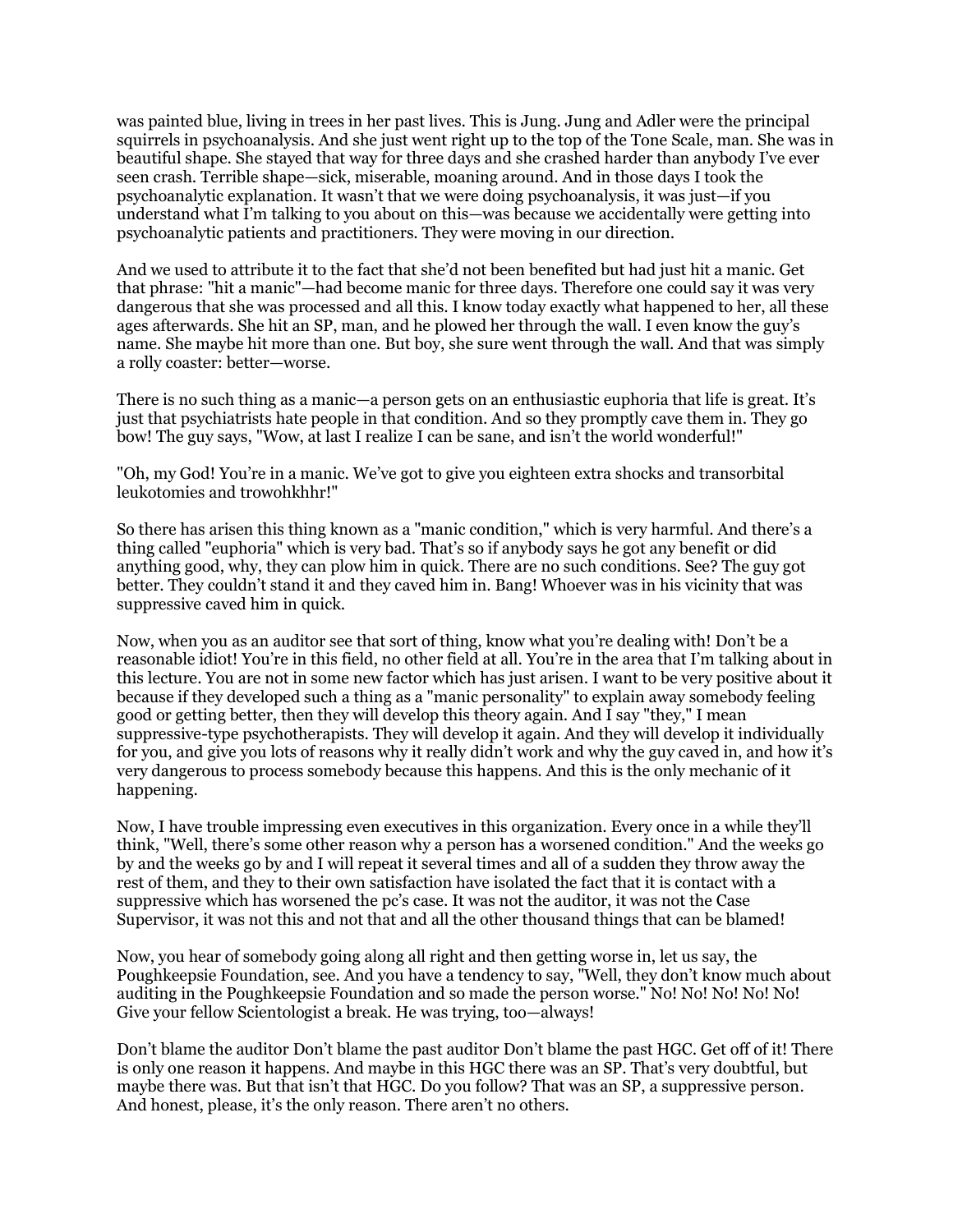You will hear this and hear this from pcs that come in and say, "Well, I was out in Portland and they ruined me out there. They audited me on processes they shouldn't have audited me on." And he's learned some patter you know—like "They overran it," you know; and they did this and they did that. And he's learned this various—patter line, and he'll give you these explanations and so forth. Well, I know he's right there and I know he's very persuasive. But please, for my sake, don't buy it, because there isn't a word of truth in it.

What is true is that after his case improved he encountered a suppressive, rolly coastered, and is now actually an ethics—type pc. And you've got no business doing anything with him at all! He belongs to the EO—Ethics Officer Owned property—and belongs to nobody else. And you say, "Well, our Ethics Officer's no good, and so forth. Because, after all, he's been to see the Ethics Officer and his case didn't immediately improve. Well, I don't care whether his case improved or not. If he's an ethics-type person, he's at least off the technical lines.

If ethics did no more than that we would all make it. Even those people would eventually make it, do you see? But as long as they stay on the lines knocking around, you have in actual sober fact a situation where people are in many respects caving in simply because we have let ethics—type personnel along in our lineup. We put them in the technical lineup not the ethics lineup. Do you see?

And if Ethics was just a place to put them, at least the rest of us would make it. And if there was no place to put them at all, I assure you that we would not make it at all!—that serious.

Now, I speak from the vast gold mine of experience of the first Foundation. Never talked to you too much about the first Foundation. I didn't have control of this organization—just by dint of personality and shouting. And it wasn't in operation twenty-four hours before it started to squirrel, right in its own internal actions. People were being told that auditing was not a scientific type activity—auditing was not a scientific type activity. Being told it was an art, that it could not be learned, that it was a sort of a knack you had.

And they were being told this by Mr. Joe Winter—Doctor; the late. And his overt was that he and the publisher had arranged it—because I was "too hard to do business with"—they had arranged it to do a more agreeable book by Joe Winter on the subject of Dianetics which would get the medical doctors interested in the subject. That was his overt. He did—he wrote such a book. It was, I think, A Doctor Looks at Dianetics.

And there were people around there galore, and they were just tearing Standard Procedure to pieces. People that I had trained just prior to that activity were actually still able to get results. And people around there couldn't get results. And I couldn't hold in technology. Because I, one, didn't have control of it and, two, didn't have ethics. And we could never hold in technology until we finally got ethics.

So curse ethics if you want to; think it's terrible that here we are who owe the rest of the world our services, being mean, too; and deplore it all you want to, but realize that it has great value. And if you as an auditor are in great disagreement with ethics and so forth, then you must also be in disagreement with auditing people and getting gains that stay there.

Because if you go into a practice of auditing suppressive persons or continuing to audit a person that you recognize as suppressive, you're going to get your heart broken because he isn't about to go anyplace, man.

That's our biggest source of losing auditors, see, tie into and try to audit a suppressive, don't recognize it and there they go. And the other one is they must be able to recognize a case gain and a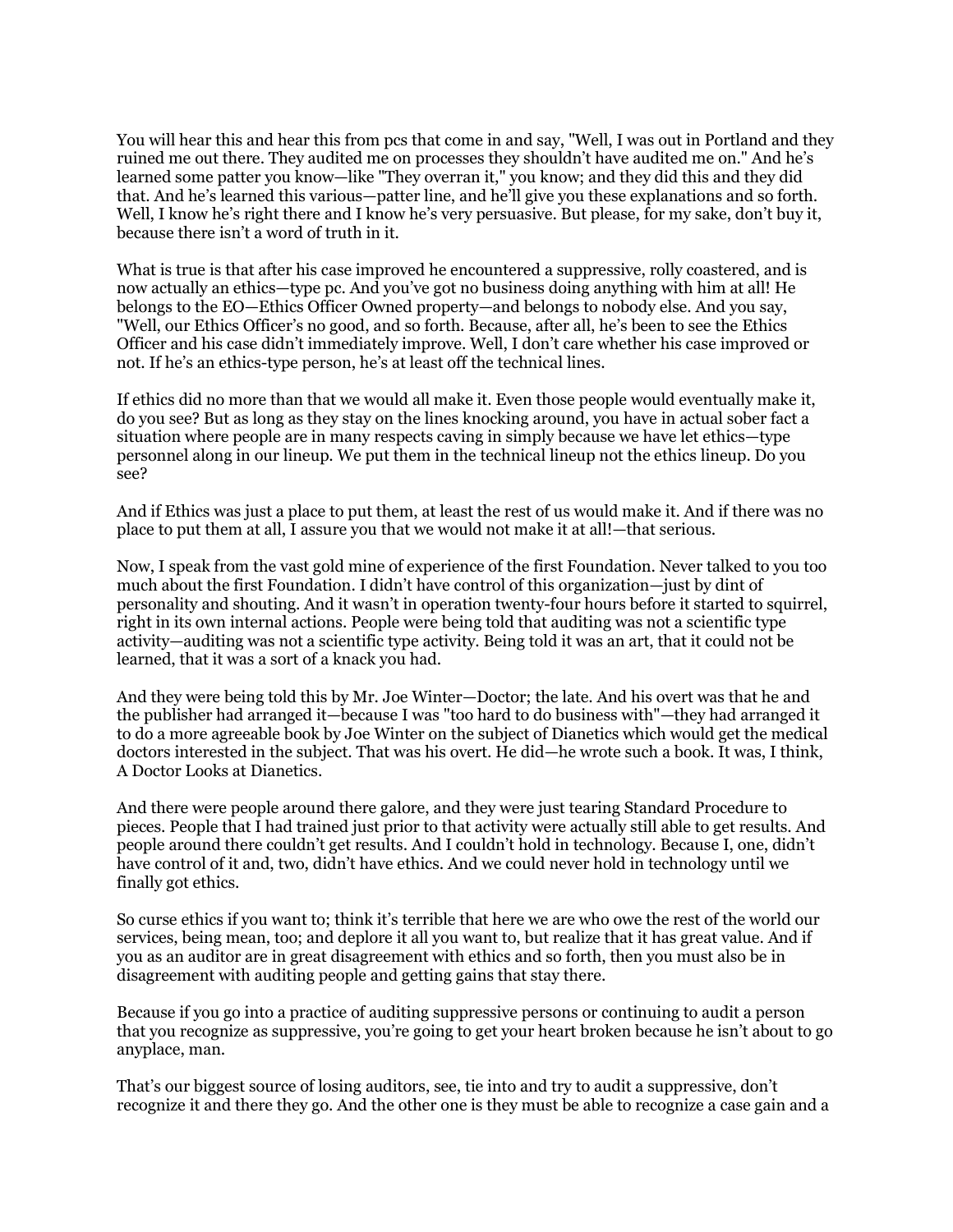loss of case gain and recognize in those two actions—remember you've got to be able to recognize a case gain before you can recognize a loss of case gain—and to see in those actions an ethics situation, not an auditing situation.

It's perfectly all right for the individual auditor to turn around and put on his ethics hat. If he hasn't got an Ethics Officer closer than eighteen thousand miles or something like that, why, let's put on his own hat, put it on himself and become the Ethics Officer. But he has to be an Ethics Officer when he's an Ethics Officer and an auditor when he's an auditor. They're two different guises.

If he sees a suppressive or a PTS situation and does not recognize them and realize what to do about them, he will not last very long as an auditor or if he does his own case and progress will be completely stopped. I speak the truth. This is what we learned in the first Foundations—dearly bought.

It isn't whether there are good guys in the universe and bad guys in the universe. It just so happens that there are guys in the universe who—really no different than other guys, if a little bit weaker and stupider—are more susceptible to not being here at all and who think they are someplace else, being fought by people or things that aren't there either, and behave like a bunch of northbound horses, you know, and make a horrible mess out of their lives because they're fighting things that aren't there for reasons that don't exist! And they look like a bunch of apes—worse than that. If you could see with an inside view the visio of an SP, it would startle you half to pieces because you wouldn't know there was anything quite that gaudy.

He doesn't see the world around him. He sees a three—dimensional motion picture of enemies always attacking him. Now, once in a while you have run into somebody who didn't have a wall there who had a picture of a wall. You run into these people every now and then. It's very funny. I don't know how they even manage to walk in and out of doors, but it's absolutely true. The wall isn't there, but a picture of the wall is. And it frightens them half to death when you start auditing them or running reach and withdraw on walls or something like that, because the wall shakes and it looks like it's going to go to pieces. And you think they're going OT because they can now erase matter. No, they didn't have a wall there, you see? Notice that the wall isn't erasing for you. If the guy was OT, it would.

Now therefore, this is where the universe is really a mock—up. It's really just a very thin, flimsy mock—up. Of course, it is a mock—up, but to you and me it has solidity. Now, this other bird, he doesn't have the wall there that you and I have. He has another wall there entirely. Now, that person isn't necessarily a suppressive person. This is what we call dub—in, using the phrase out of the motion picture industry of putting a soundtrack on top of something that isn't there.

Now, that guy when he starts to run one of our contact processes gets into huge cognitions and gains because he finds out that his mocked—up wall isn't the wall that's there; that the wall that's there is the wall you and I see. And this brings him tremendous relief Well, that does not make him suppressive. That is not even one of the characteristics of a suppressive, particularly. We're not interested in that characteristic as a suppressive characteristic. All I'm trying to tell you about is: as that wall is a mock—up for this person, so is every one of us a mock—up for that suppressive. We aren't there. In the places we're standing, God knows what's standing there—pink alligators, Martians, FBI agents—something else.

Now, somebody will say, "Well, he's just taken paranoia and specialized on it, and so forth, as a primary source of the thing. And of course, we know paranoia and we've always known paranoia" just dismiss the whole thing. Hell, what they hold up and call a paranoid is such a mild version of what I'm talking about that we haven't any interest in it at all. A paranoid simply believes people are against him. Sometimes people are against somebody so they say he's a paranoid. You see. Works both ways. There's homicidal maniacs and so on.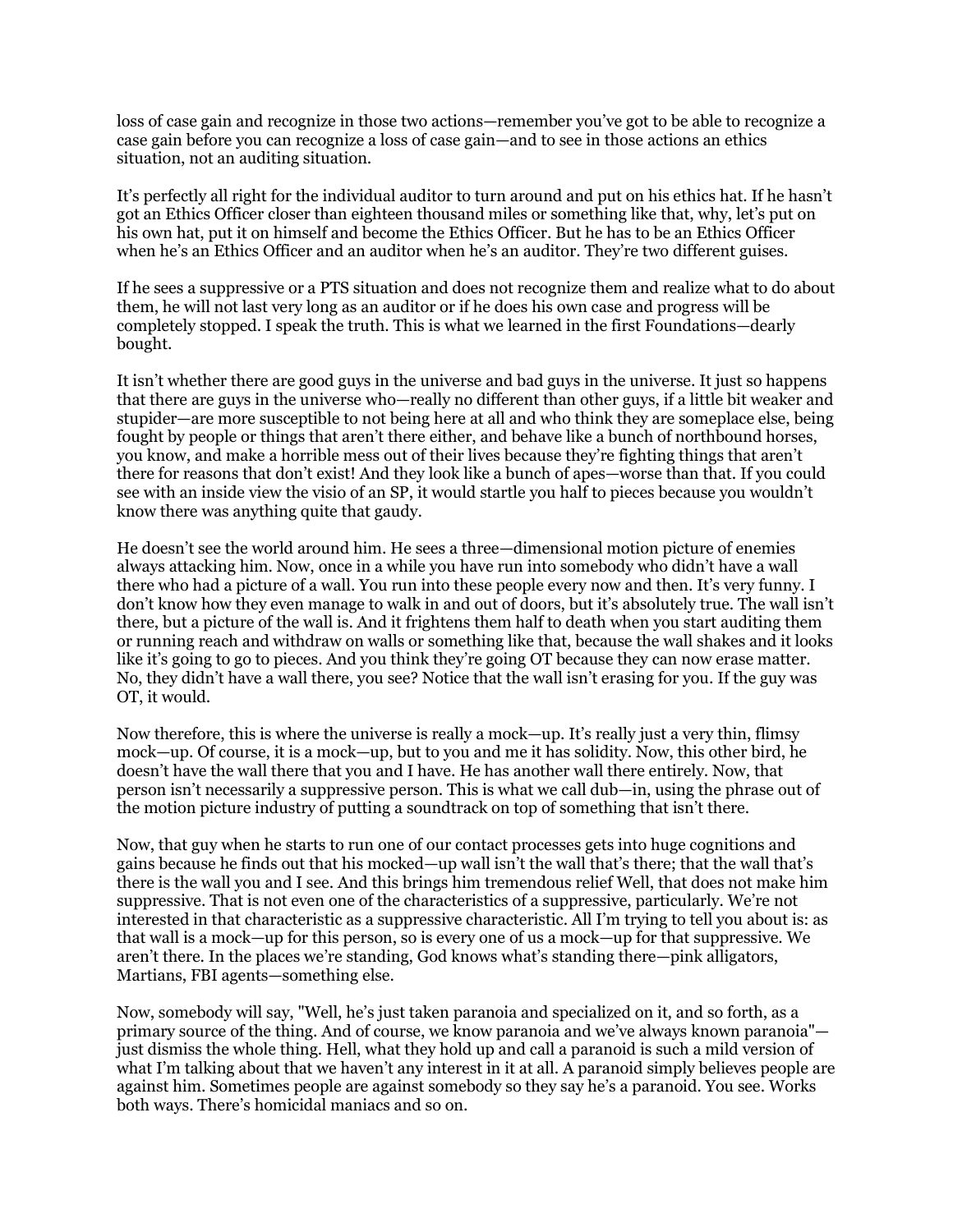No, this has nothing to do with psychiatric classification because it really, mostly looks totally sane. Once in a blue moon you get one of these boys in an institution—once in a blue moon. But I really think he would look so normal to the average psychiatrist that he'd be let out at once.

Now, they know that there is somebody who believes people are against him. Well, this is not as simple a definition as that. It is a person who is surrounded by identities which are different than those others see. And others have different intentions. They don't have the intentions you and I have noticed in people. They have entirely different intentions.

This is an interesting point of view because it's sort of like the fellow lives in a sort of Cinerama. He's in a cave filled with Cinerama, except we are the dramatic personnel when we walk in and out of his lives. Now, you see a paranoid usually is delusive. He has fictional people walking in and out of his lives, in that he doesn't have to have anybody walk into and out of the room to have somebody in the room. Do you follow? No, in this particular case of the suppressive you really have to have somebody walking in and out of the room for him to have been confronted by one of his fictional people.

This is a very, very, very hard thing for a sane person to envision, that somebody could go through life fooling everybody on this whole line. But they exist.

The exact anatomy of what's wrong with their case is they're stuck on the time track. They are stuck somewhere in life in some activity where they're in a very tight spot and are being surrounded, badgered, tortured or injured in some way by a people or a group. And whereby that has happened to all of the rest of us at some time or another, we have moved on up the track. Well, the suppressive never has. He has never gone another inch beyond there. He is there totally. Today is that point on the track. It is always ten o'clock. Do you see?

Time does not move for this person. To get him to run an engram is next to impossible, because a person has to have a concept of motion on the time track in order to get from one end of an engram to another And you have to be able to go over something in order to erase it on the time track. And of course, this person is not about to go over anything because he is in no place else but this precise, pinpricked instant in time.

Now, all of us in an aberrated state can find a point on the track where we're (quote) "stuck." In other words, we have for long time had an incident there we didn't notice before. Now, that's not the same thing. The suppressive, for a long time, has had the world there and didn't notice. See? There's the difference.

Now, this person is simply in that condition. There he is. Only he's sitting right here amongst us, being a revolutionary, being put down by the Spanish Inquisition, and we're all priests. And I don't know, but I think he even sees us in robes. And he says weird, out—of—contextish statements to us, every now and then, which he hastily covers up, because he's also learned that he mustn't be told that he's wrong. And that's his world. So of course, he butchers everybody.

Now, you'd have to know something about the mind before you could know anything about the anatomy of a suppressive. That, of course, lets psychiatry and psychoanalysis out.

Now, let me give you, in rather rapid order, the actual attributes, one right after the other in a very machine—gun fashion. And this is the "antisocial personality," I've called this. That's because you, in speaking of it and so on, actually marry up with old technology, because they've looked for this fellow called the antisocial person for a very long time. Freud uses the term. Psychologists use the term. It's been used for a very long time. They know there is such a thing as an antisocial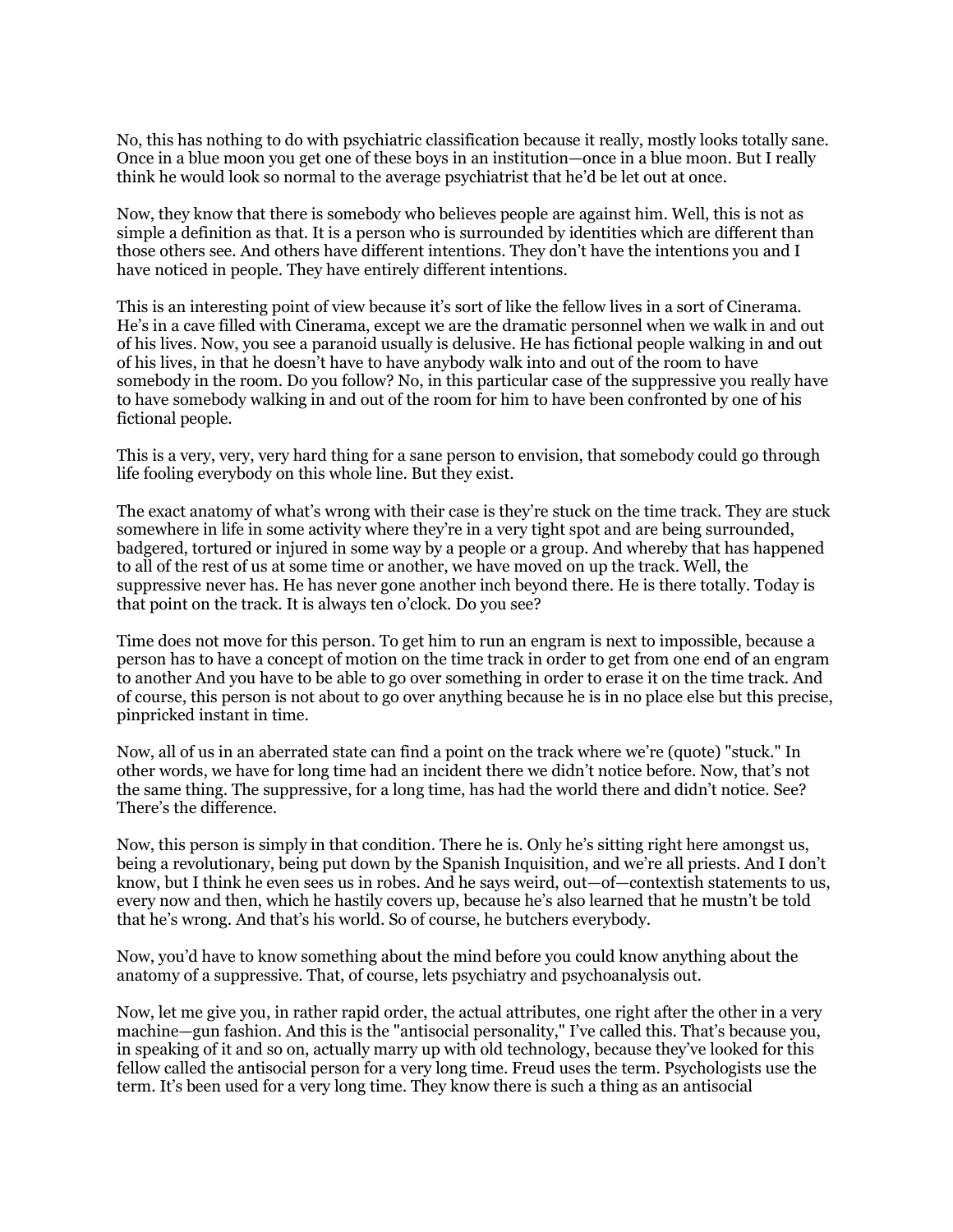personality. And this is the personality for which they were groping. We're calling it a suppressive because it's more explicit.

But if you were speaking of this broadly or generally, why, you'd be very clever to say, "Well, an antisocial—type person." You're on technical firm ground. Now, this in actual fact is quite adequate as a discovery of some magnitude. The attributes of the antisocial personality would, in psychology, be an isolation study and a discovery of considerable magnitude to the psychologist. He'd be terribly interested in this. He runs into them all the time and doesn't know what he's looking at.

Out of this, by the way, you could make up a type of personality—analysis test that would isolate these birds at once. You would just have as many columns as I have attributes here. Make up a gradient scale on that column, see where the person is and you would—if he rode low on the resultant graph, why, you had one; and if he rode high, why, you didn't. It's almost worth doing.

But it would be of only great value if you were trying to go through a firm fast, and straighten it out. You've got the Bide-a-Wee Biscuit Company on your hands, and in the line of organization, why, he's asked you as a Scientologist—because the Scientologists seem to be very well organized and succeeding—what you would do. Well, if you had a personality test of this character, it would be of great value to you. You'd just deal them out and those people that flunked them, why, you would set those aside and get them off the assembly belts and the firm would promptly recover—just like that. Bang! Of course, there's always the danger that it's the GM. Anyway… Not if he's asking you for help.

And this is the first attribute: This person speaks only in generalities and that is the first thing we noticed about them. They never spoke in anything but generalities. It wasn't "Henry said it"—ever. It was always "Everybody said it." Such a person will get one letter in, criticizing the magazine, out of seven thousand avid readers and will immediately report, "The readers all think…" One instance becomes every.

Now, every human being has this tendency to some slight degree. But this person pushes it home too hard. Any piece of bad news becomes an "everybody." It's what the community thinks of you, you see? See? One casual remark dropped someplace or another becomes immediately the total public opinion of England, you see. But it's this generality—the use of generalities to a totality—that give us the hallmark that was first noticed of a suppressive. They use this to pieces.

Now, it affects PTSes, so PTSes will echo it. When you hear somebody says, "Well, everybody in this community just hates Scientology." You know you're talking to a PTS or a suppressive immediately. And you don't have to further qualify it. Now, if you want to find out if it's a PTS, it's somebody told him. And if it's a suppressive, he dreamed it up.

And this is one of the hallmarks of an ethics—type personality and is this antisocial personality. Now, of course, it has—people just haven't been doing this since we've been around. They've been at this for a long time. I imagine they were busy telling Nero—such suppressive persons as he had in his vicinity would hear one whisper from one guard and immediately this became the opinion of the population of the entire empire. "The people of Rome," or "All the people of the empire believe…" see? Some pish—tush that was uttered by some little goose that was down in the fifth corridor who's just stubbed her toe, you know, and this becomes public opinion.

Now, the newspaper tries to bring about a public opinion, and you very often find newspapers dealing in sweeping generalities they ought to be shot for. Now, I'll show you a borderline generality which you might not think is a generality sometimes, but "865 dead on holiday"—banner headlines, you see. You know, I think if that many people took a holiday that was not the news story. I think that dealt with the minority. You get my point? The newspaper's got a headline there about the people that died in accidents on this holiday which unfortunately involved some twenty-seven or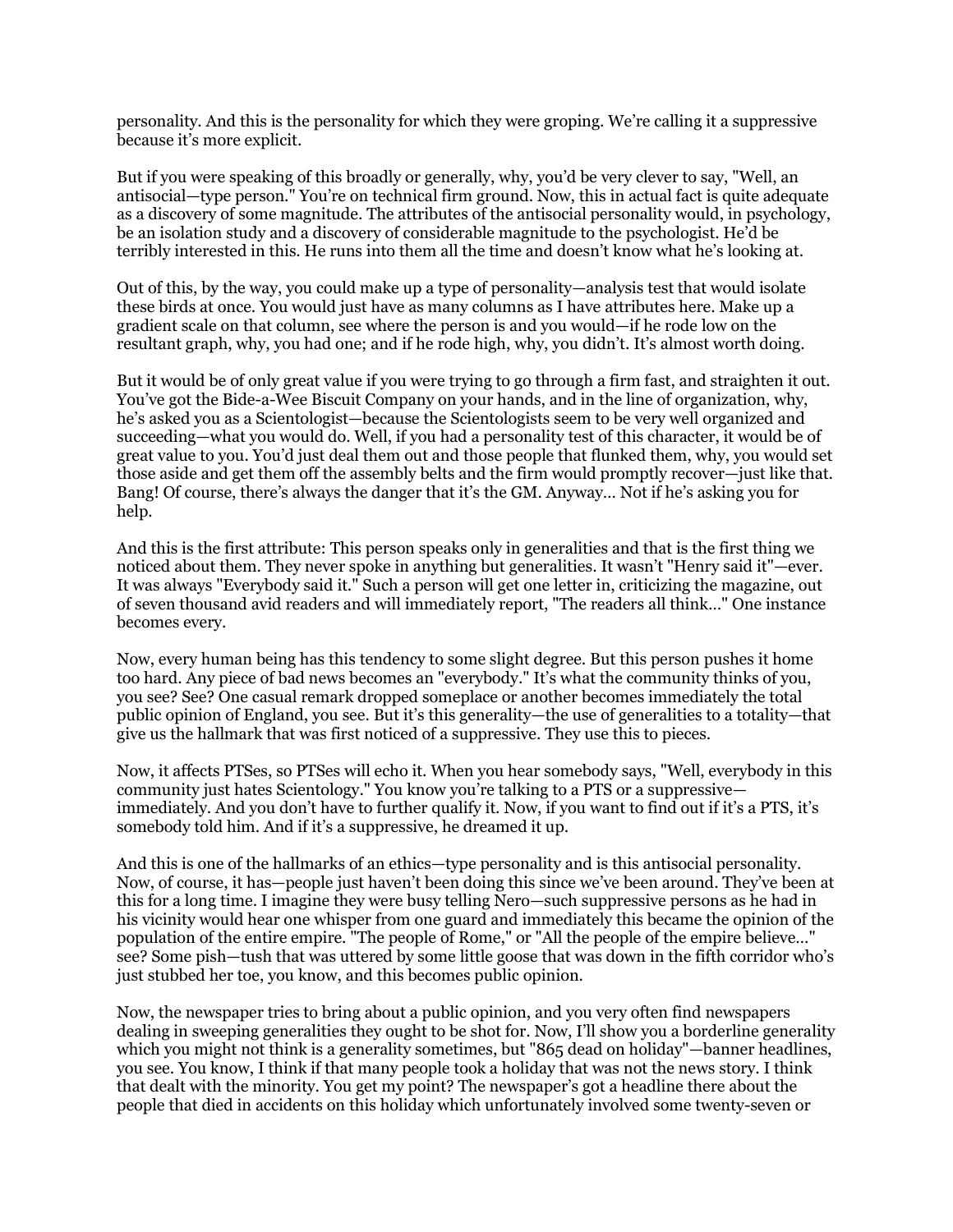twenty-eight million people. And they speak of the eight hundred in a certain way, so it looks like holidays are sort of dangerous or roads are dangerous.

Airplanes have been catching it of recent years, and yet the airplane has a better safety statistic than the railroad. What they did was continue to carry more and more and more and more and more people, you see. So when they did have an accident it was very spectacular indeed, but statistically and so on was less accident per passenger mile than the railroads had and is, I think, a better statistic by far than some of the other means of transport man uses.

But the statistic on steamer passengers being carried, and so on, is very much on the decline, because you don't have very many steamers carrying very many passengers anymore. It's not a high traffic volume anymore. So if one steamer went up in smoke per year they would have more casualty statistic than the entire airline history for that year Do you follow? Passengers carried very small numbers.

Newspaper doesn't bother to explain all of this, but the newspaper itself is, of course, a generality.

Now, this generality is a big factor Now, it doesn't make a person who simply says, "Well, they're mad at me," inspecifically—that doesn't make him a suppressive person. But if he's using it to push things down your throat, it rather tends to. "Everybody at school believes you're no good." "They," "all"—these sweeping things connected with bad news.

There's great value in knowing this. Because the rebuttal of course is, "Who is 'they'?" "What is 'everybody's' name?" And the guy—he's either PT'S and has simply just been told this, and therefore he isolates it and makes him feel better or he's suppressive and is mad as the dickens because he's been trapped.

All right. That's the first characteristic: deals in generalities.

Second characteristic: Such a person deals mainly in bad news, critical or hostile remarks, invalidation and general suppression. Now, of course we know that. But did you ever know anybody who never said anything good about anybody ever? Well, that person was a suppressive. There's no further qualification is necessary. That person was a newspaper—I mean, a suppressive.

There's the hallmark of the suppressive because that is the extent of the operation in actual fact. They also oo bad things to people, but there certainly—there isn't anybody good anyplace, anywhere, you know, ever And it's just they deal mainly in bad news, critical or hostile remarks, invalidation and general suppression. And that's their stock in trade.

Now, if you told this person to tell Bill that you certainly appreciated his bringing you home last night, that person will never so tell Bill. Never, never, never relay a complimentary remark. Never relay good news, period. Good news does not pass. It might become an outright lie. The good news won't pass. But it might become an outright lie and somehow or another become bad news. But they will pass bad news but altered, worsened.

Number three: (This is the characteristic of which I was just speaking.) The antisocial personality alters to worsen communication when he or she relays a message or news. Good news stopped and only bad news, often embellished, is passed along. Now, that is a common characteristic to that type of personality. It isn't that you gave them good news or you gave them bad news. This is not this, now. This is the other one. The other one is this:

Whatever passes through their hands is altered. They alter the communication. If they say it's two three. An—ha. If you said it was Tuesday, it becomes Thursday, you see? There's always an alteration of a communication. The communication does not duplicate, the communication alters.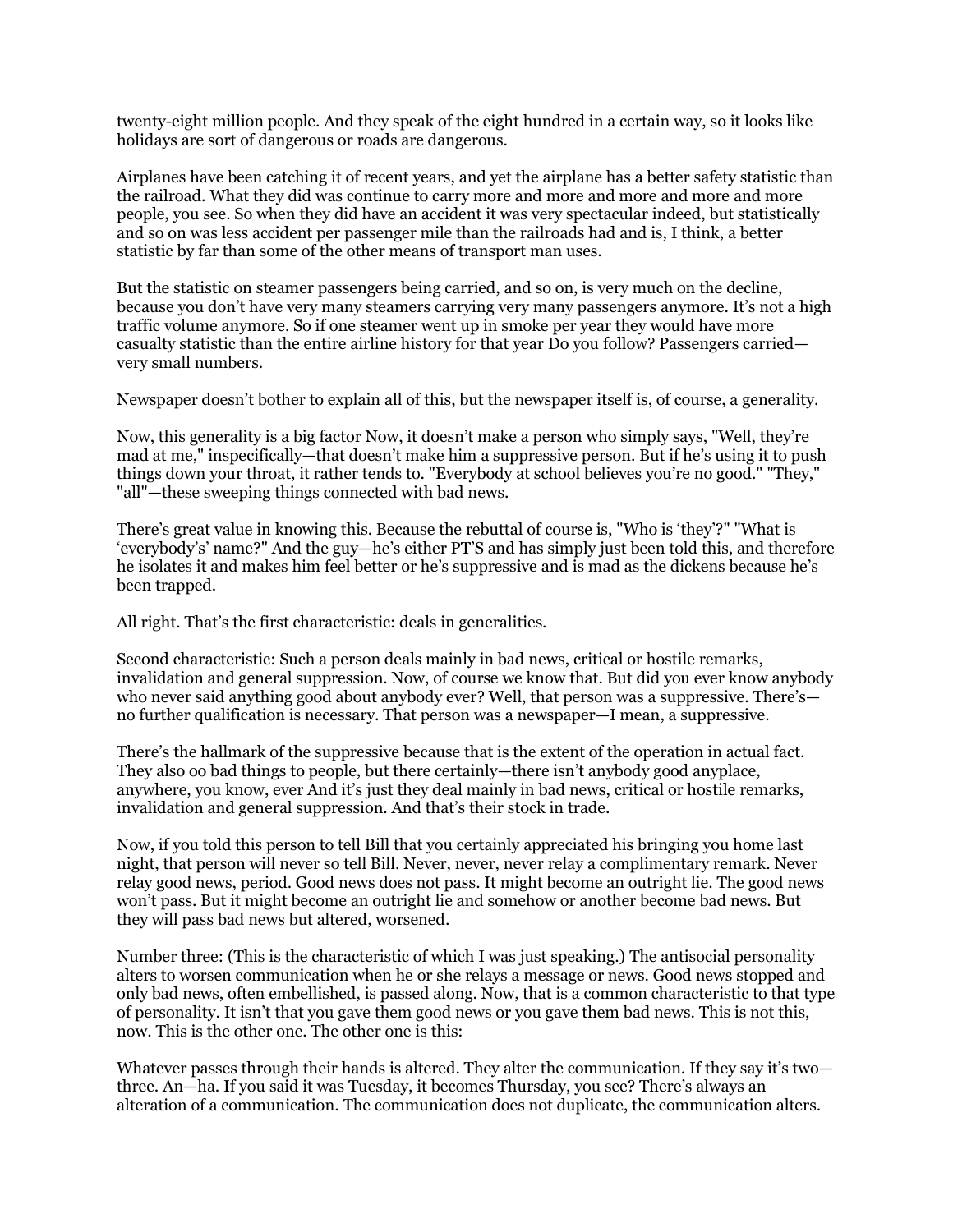Now, if you had this old test that they use in the army of they have a whispered message passed along through a dozen men, you know, to find out what comes out the other end. Well, actually, in the British Army they commonly drill them and—not as a demonstration and so forth—they get them so they actually will pass on a relayed communication. But if you were to go down that twelve men you would find only, at the outside, one or two of them had altered the communication and you would have your hands on people who were either PT'S or suppressive.

The altered communication: They usually worsen the gist of the communication, but they certainly alter it, do you get the idea? That's a distinct difference from "the person deals in bad news." See? This person alters communications that flow through him.

And the next characteristic is a fact that a suppressive, the antisocial personality, does not respond to treatment, reform or psychotherapy. No response.

Now, you actually never deal with the serious ones. They're running the London Daily Mail and things of this character. They're running the great banks of the world—the serious suppressives. They're not, they're not in actual sober fact accessible to you. They're the insane ones. I mean, the insane one is not really accessible to any psychotherapy. He's so batty that his close staffs normally know it, but when he's moved up in a position in the world and so on, he's quite able to make this the norm—makes this the normal circumstance of existence.

You see, he would shoot at you, only. I mean, the real bad one. It isn't that you won't get one in the auditing chair. But the real bad one—he really never does come and sit down in the auditing chair, do you understand? And he, and the people he influences, are the only people on the planet who won't.

So he's not open to being audited. I'm finding it a little bit hard to make the point, because you say no case gain and so forth, this sort of thing; yes, that is the characteristic. But I just wanted to point out to you that you don't get this guy in the auditing chair—the worst ones. You don't get him in the auditing chair at all. He's back there screaming someplace about you. But he would never come in and sit down in the auditing chair.

So we, of course, knowing enough about the mind, can sandblast these people and blow them up with Power Processes used in various ways. And we could blast through with CCHs. And somehow or another, we could undoubtedly do something for them—if we had to. But that's today. That's today. And it's only because we know the anatomy of what they consist of and we know the rest of these things. We could do something for them today.

But it would take very, very, very heavy teamwork. It would take an organization, and it would take one preferably who had an institutional access to really take on this line of country. And what this is meant by, is that the person who comes along who hasn't been helped by auditing—well, we can modify that and say, well, if he hasn't been helped by lower—grade auditing, if he hasn't been helped by the usual or ordinary approaches of auditing and so on, then that person is an SP. So we can say that he isn't benefited by psychotherapy because we're not in that business. He does not respond to treatment, that is for sure. He does not reform, that is for sure. And the psychoanalyst never came within a thousand miles of him. And the psychologist doesn't even recognize him.

Let me give you that characteristic again: He does not respond to treatment or reform or psychotherapy. No response. No change.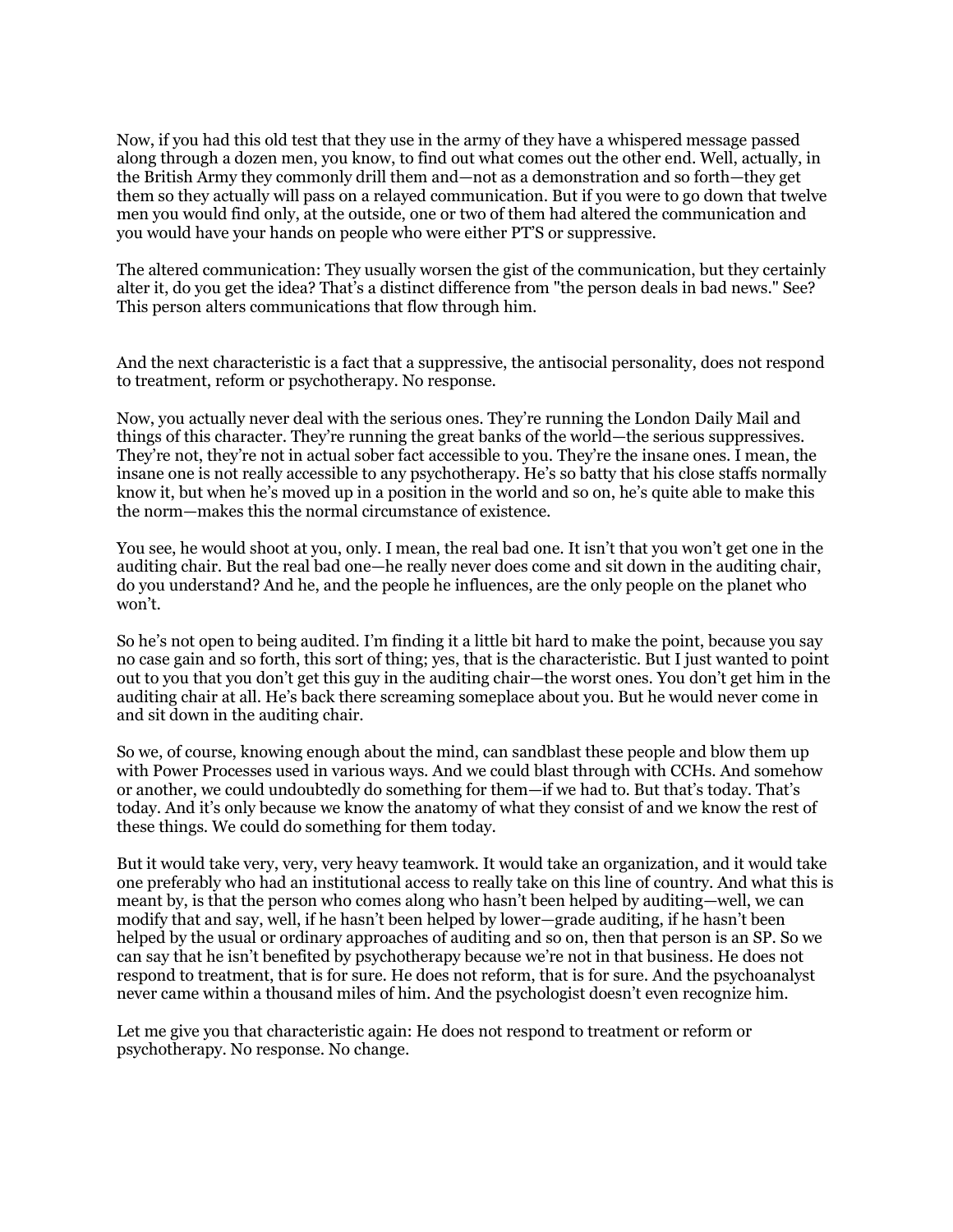Now, if you say auditing—then auditing is not psychotherapy and is not a normal human activity at all—but he won't respond to the lower forms of auditing. He won't respond to grade auditing up to, let us say, IV.

Now, a very skilled auditor in an organization and so forth can undoubtedly take these people and blast them to pieces if he could get them to stand still. But if you started picking up every one there was, you would need an institution.

It's not that this fellow has acted insane in the society; it's the fact that he would go insane the instant anybody looked like he was going to do anything to him mentally. The one thing this fellow can't do is confront his own mind! Now, recognize that as one of the motivations of his activities with regard to Scientology. He does not dare confront his own mind! He would go into trembling fits! He would go into piercing screams that they would have to put him in a padded cell for years if he took one tiny little look at his own mind. You understand?

And that's why you when you come along and you say we're going to audit people, we're going to process people and we're going to do something with the mind, that's why these guys go mad! You follow it?

They're right up there to the heads of states saying, "You've got to shoot these people! You've got to kill these people! You've got to do something about these people! Auhhhhr! You know, they talk sanely, like that. And of course, a state that would listen to them has that type of person in charge of it. I wouldn't mention any names—Bolkey down in Victoria; Smith, Rhodesia. I don't want to get any libelous remarks out here, so I'll simply deal in truth. You got the idea?

The second they deal in their mind, those spooks that they carry with them all the time move slightly. And they just go, "Zyaahhhhhhh!"

So it isn't what you're doing. You're just wasting your time to explain to these people that you're not doing anything bad, all you're doing is helping people with their minds. It's the thought that anything has anything to do with the mind of any kind whatsoever that drives them into screaming terror! That's the kind of nut in the back of this newspaper chain up here. They got one like this on the East Grinstead Town and Country Planning Committee.

Recognize what you're dealing with. Don't be reasonable! You can't talk to these fellows about psychotherapy or about the mind or reason with them in any way. The second you've lifted the tiniest curtain of the subject, they've gone into irrational, screaming fits. They would want nothing less than your execution. And your crime is not what they say your crime is. Your crime is the fact that you have almost made them confront something that they cannot and do not dare confront! And you've almost exposed them because they—see, they're not under good control, and they recognize that if they lose control they will undoubtedly be put away. They know they're that close to insane. And that's why they get mad at you particularly.

Now, that was the fourth characteristic.

And the fifth characteristic is: Surrounding such a personality we find cowed or ill associates or friends who, when not actually driven insane, are yet behaving in a crippled manner in life, failing and not succeeding.

The people in this person's vicinity just fail. You say, Well, there's a family and they always had bad luck, you know. They lost a boy and then the other one flunked in school, the other one's in prison and—and so forth. Then there was Jessie Ann. And Jessie Ann, of course, well, she's been in the insane asylum for some time and…" Family looks awfully unlucky. Get smart. This family isn't unlucky, this family has got a suppressive in the middle of it.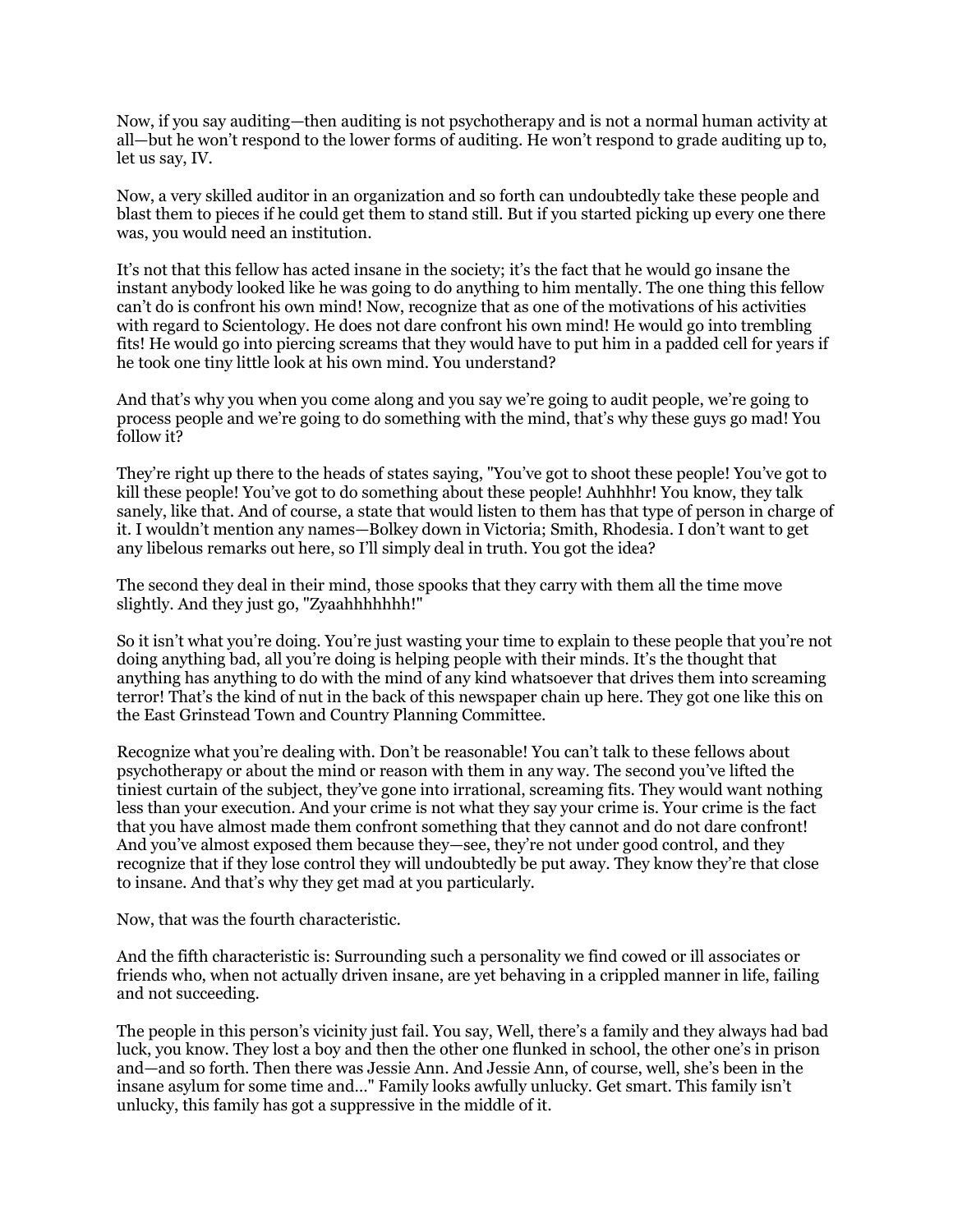Now, they make trouble for others. Now, when you try to treat those people in the vicinity of the suppressive—and here's what's very important—they don't recover. They get a little bit better and they get worse, and they get a little bit better and they get worse, and then they really get worse. And then when it looks like they're really going to recover then they die. Suppressive couldn't stand that; he just wiped them out then.

This is what you're up against. You have a broad familial pattern of sickness or something like that, and you don't do anything ethicswise about it and so on, why, you're not going to get any success on any member of that group, unless you handle it from an ethics viewpoint.

Therefore, if you didn't know that you could make an awful bust out of processing people. When you have a group of people who are commonly a rolly coaster bunch or kind of sick and unlucky and all that sort of thing, and you don't suspect there's a suppressive in amongst them and that they're all PT'S, and that you've got some other explanation like "They lived in the swamps, and of course they were fever stricken." I don't know. Who the hell was making them live in the swamps?

And number six is something which is a saving grace. The antisocial personality habitually selects the wrong target—habitually. They're always selecting the wrong target. Now, this is—becomes very funny. If a tire went flat they would blame their companion. But they wouldn't connect it on the basis that the tire went flat. The tire went flat, so they got mad at their companion. Now, you say, well, that's a human characteristic. Well, human beings do tend to get mad at the things around what they're mad at, and so on. But this would be on the basis of a disassociate. The tire is flat. Now, being mad at the companion has nothing whatsoever to do with the tire being flat.

And it'd go to a point of the icebox is making a dreadful racket in the kitchen—see, rat-a-tat-tat and so on—so they go upstairs and fix the pipes in the attic to the hot water system. And you, very often, will see these people and you consider that they are ineffectual on the job. They're ineffectual on the job that if they did notice anything was wrong they would fix something else.

If they were served a notice by the Salivation Army they would go down and report to the jailhouse or something. They can never quite figure out where what was which, see? And this goes in reverse. If they want to straighten out something in the society, then they will attack the people who aren't doing it. When you get a government going like this you know exactly what you're dealing with. For instance, we're not messing up the insane; the psychiatrists are. They're attacking us, see, and they're not attacking the psychiatrist. Do you see?

You get the tremendous gap there. It's a wrong target situation but they'll get enthusiastic on a wrong target the like of which you never heard of! This isn't defensive as far as we are concerned; this is just remarkable because it's a saving grace. Because they attack a wrong target they don't succeed very well. That means they're ineffectual. They're kind of goony. And you needn't be anywhere near as afraid of them as people have become. Because there's that one fact—that one fact—that sixth characteristic: wrong target. You can absolutely count on it.

When you've got a suppressive general and he's got a ridge that has to be cleaned out and so forth, why, he sends all of his troops into the valley. If he has to, to win the battle, knock out all the artillery emplacements and so on, why, he will have the enemy's water supplies polluted. It's as wrong target as that. If he should shoot at A, he shoots at B.

And you will see this person as a—well, as a woman in the middle of a family, something like that. She will spot the wrong reasons for things and then settle these wrong reasons. And it gets pretty goony if you listen to it after a while. "Well, let's see, Bill failed at college." And you expect some remark—"Therefore, we won't send Pete to college. We will send them something else," you know. "We should go on a diet." There's a disassociation involved in these things which is sometimes hard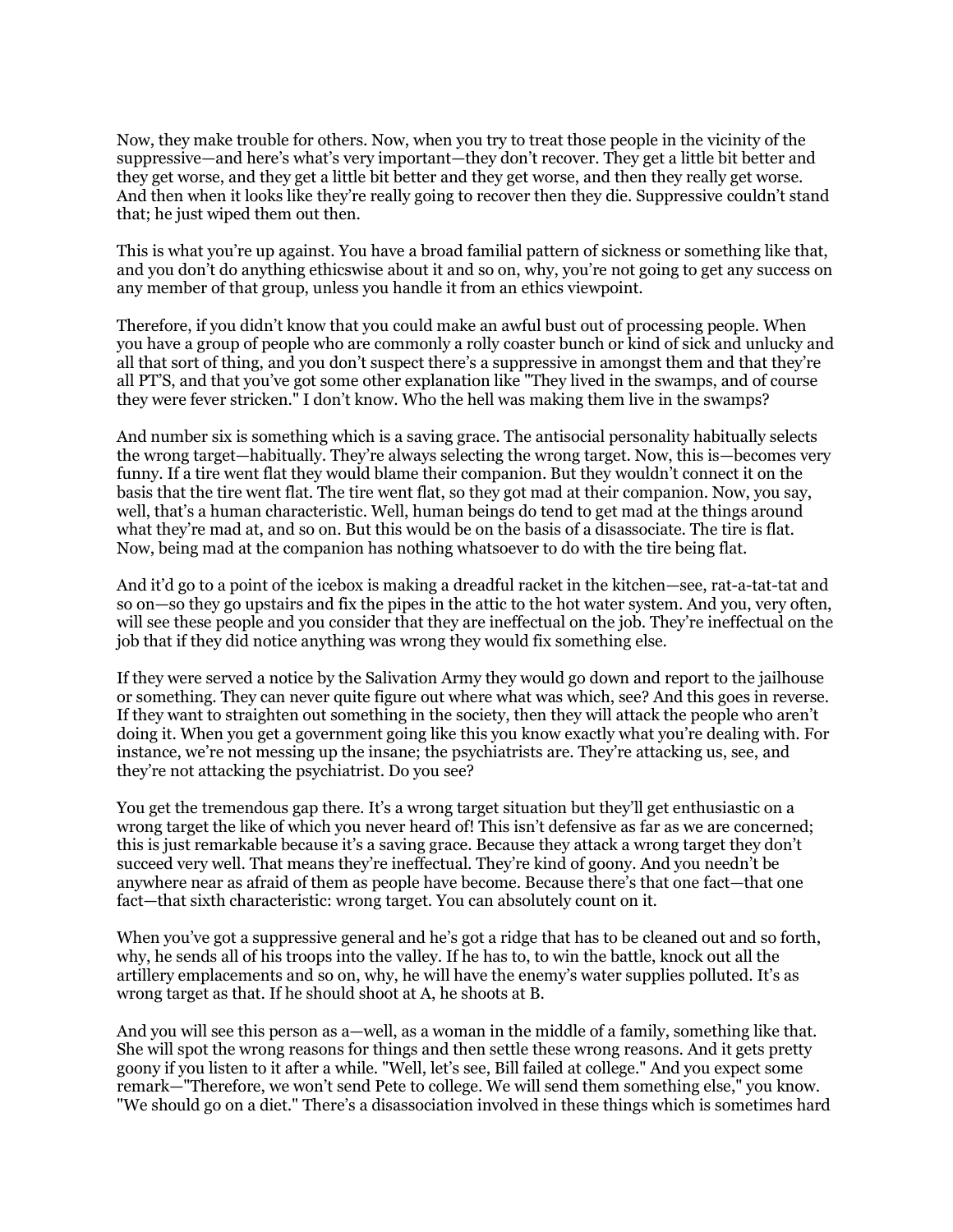to catch, because you don't catch it to what was going on. But you get them lined up. But you watch for this wrong target. But it serves you in very good stead because he'll never attack the right thing.

And here's another saving grace in dealing with these people: They don't complete cycles of action. If they start to put an apple on a shelf; it will only get halfway there, that's for sure. If they start a war in Zanzibar, it won't be completed. That incomplete cycle of action—that's just a total dramatization. They didn't ever complete those cycles of action. If they completed one, they'd find it out, then they would redo it. They mustn't arrive and they don't arrive and this is because their time sense is loused up. They don't have ideas of consecutive events. And so they don't, therefore, complete cycles of action.

These, by the way, are all empirical; these are not theoretical. I didn't tell you that. These are not just theoretical extrapolations where I sat down and figured out what would be this personality and so on. No. This winnows out just thousands and thousands of hours of observation, shaking down the common characteristics. The characteristics these people have in common. These things are not necessarily themselves associated with one another These are just things that you know that these were the characteristics which were common to all of them. There are a lot of other characteristics that you could equally apply, you see, but you wouldn't necessarily… They aren't necessarily common to all these suppressives. Some have them, some don't. And this is empirical—that is to say, picked up by actual observation and experience in life.

And that's one of the wildest things to watch you ever had anything to do with is can't finish a cycle of action. You watch a suppressive trying to finish a cycle of action and so on, he changes his mind and goes over on a wrong target. They'll shift between wrong target and cycle of action, you see? They start to finish a cycle of action, why, then they will shift the target to something else. There'll be some reason why they can't finish that cycle of action; they've got to do something else and you just—suddenly you'll look at them and you say, "Hey that hasn't got anything whatsoever to do with what you were doing, and you don't have to do that in order to do something else," and they just know you're wrong, man.

Now, number eight: Many antisocial persons will freely confess to the most alarming crimes—when forced to do so, will have no faintest sense of responsibility for them. That is when such a person does confess to crimes you will find out, "Oh, yes. I killed the baby. Yes, yes. Yes, I murdered all the policemen, you know. Bluh-uh-bluuh, bluh, bluh." And you say, "Well, what was the baby doing to you, you had to blow its head off with a .45?" "Well, I really don't know. Don't know. Very sorry for it, yep. You got any more babies to shoot?" You know? No sense of responsibility at all. They drive you mad.

They drive a policeman mad when they try to interrogate such fellows and so on. The fellow will confess to all the crimes under the sun, you know. And reformers go mad on this, you know, because after the fellow's confessed to all these crimes, he says, "So what?" The idea of crime is well, you think they're a crime; he doesn't. They don't have any classification of behavior, different types of behavior—that there's such a thing as good behavior and bad behavior, nice behavior and pleasant behavior There aren't different types of behavior And they certainly take no responsibility for some of the wildest crimes and this is one thing that shows up. And when you hear this, boy because maybe the guy has fooled you right up to that point, see. You hear about how he murdered his wife and corrupted all of his family. And he's sitting there; he's got a pleasant smile on his face and so on. Oooh! Hey, wait a minute. That is a suppressive characteristic, and you'll find the rest of the details then, unobserved before, will now start to fill in. No responsibility for committed acts.

That sort of thing happens. It can go off into any branch of crime by the way. It isn't one type of crime or another type of crime or one type of behavior or another type of behavior. It's interesting that they explain kleptomania by "the hand wandered over and took something and put it in the pocket." And they stand back and watch the hand detachedly do this. It's marvelous. "Yes, well, they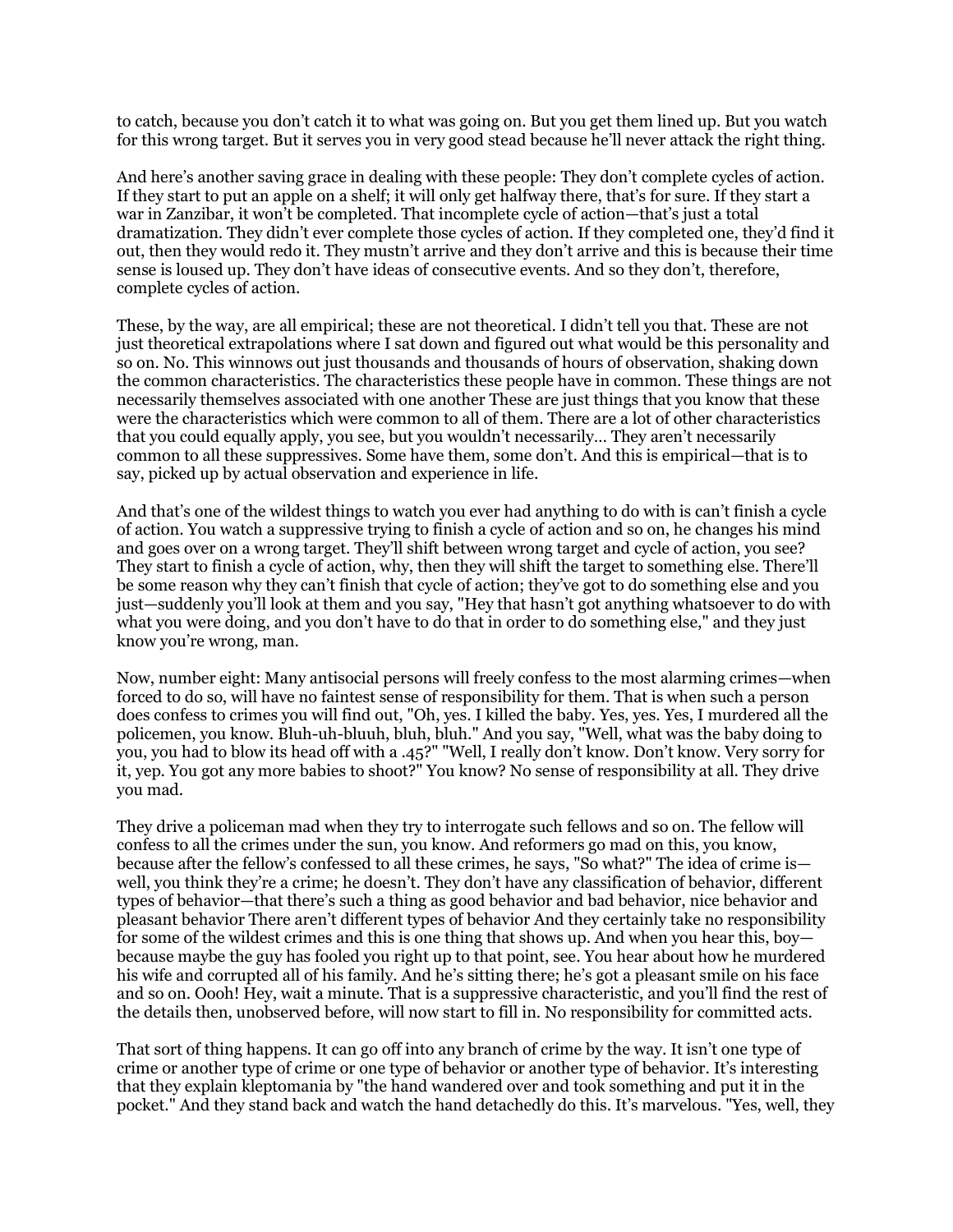took all of the money out of the cash register. Yes, yes, yes, yes." And if you pin it down, why, what they actually did, was observe their hands take the money out of the cash register and put it in their pockets. And they did so with a little bit of surprise and maybe even a faint feeling of reproof like their hand shouldn't be doing that. But they don't have anything to do with it. It's marvelous.

Now, the antisocial personality supports only destructive groups and rages against and attacks any constructive or betterment group. If you knew a person was a suppressive and so on, you could forecast at once what his reaction would be to a decent group or to a criminal group. And if you had one, for instance, in a parliament or a congress and you wanted to know what type of group they would try to legislate against, you could pick it up like that, because any group that is a betterment group they will legislate against and riots—smiots. "So they're all rioting and killing each other out in Cleveland. Well, that's no reason to do anything about the I Will Arise Society in Cleveland. But you say the police department there in Cleveland—you say that they were attempting to preserve property and so forth. Well, shoot them." Do you get the idea? "And that there were some ministers around and that they were actually counseling moderate action and so forth. Well, we'll have them investigated."

It's a reverse. It's the negative of the positive. It's what you would have normally been led to expect as law and order, they will reverse. You know, you support the rioters and you attack the people who are trying to prevent riots, you know. You support the wage earners, and you put the bums into the millionaire class if you possibly can, see. You reward down statistics, we would put it, consistently and continuously.

Now, regardless of the group, character of the actions which are approved by this type of personality are destructive actions. Well, it was a good thing—he walked in and blew his head off with a shotgun. And that was a bad thing—she made a cake and gave it to the kids.

So that if you have a good action and a person approves of it, he's probably not suppressive. But if he—a person seems to be disapproving all the time good actions, you can't quite figure out what this is all about. Well, don't be so far adrift. You're talking to a suppressive.

These good—bad actions—you know, these actions: "Well, it was probably a good thing that the atom bomb hit Hiroshima because now they've been able to… till—the war was a good thing because the scientists were able to invent so many new things…" What's that? You know. Well, what that is, is suppression. It's the approval of a destructive action and the inhibition of constructive actions.

Now, they, by the way, will attach themselves to constructive people to try to smash them. They will go that far. You find it in Hollywood. Boy, oh boy, man. If you ever started to clean out Hollywood, you'd have a ball.

And the eleventh one: Helping others is an activity which drives the antisocial personality nearly berserk. Activities, however, which destroy in the name of help are closely supported. Really, anything that helps somebody is bad. And things that don't help are good. But if you've got a real mixed-up mess, whereby you've got the witch doctors are uniformly killing off all the villagers, but making a big play out of what a good thing this is, why, they'll support those witch doctors down to their last penny and ounce of energy. "Yeah, those guys are great!" See?

The idea is to get rid of everybody. You can more or less extrapolate these characteristics. If everybody became miserable, then you could get rid of them all and they would all disappear and then they'd all die and this fellow would then be safe, you see. Well, that works out fine except the people around him aren't the people who are around him, so of course it won't work out, ever.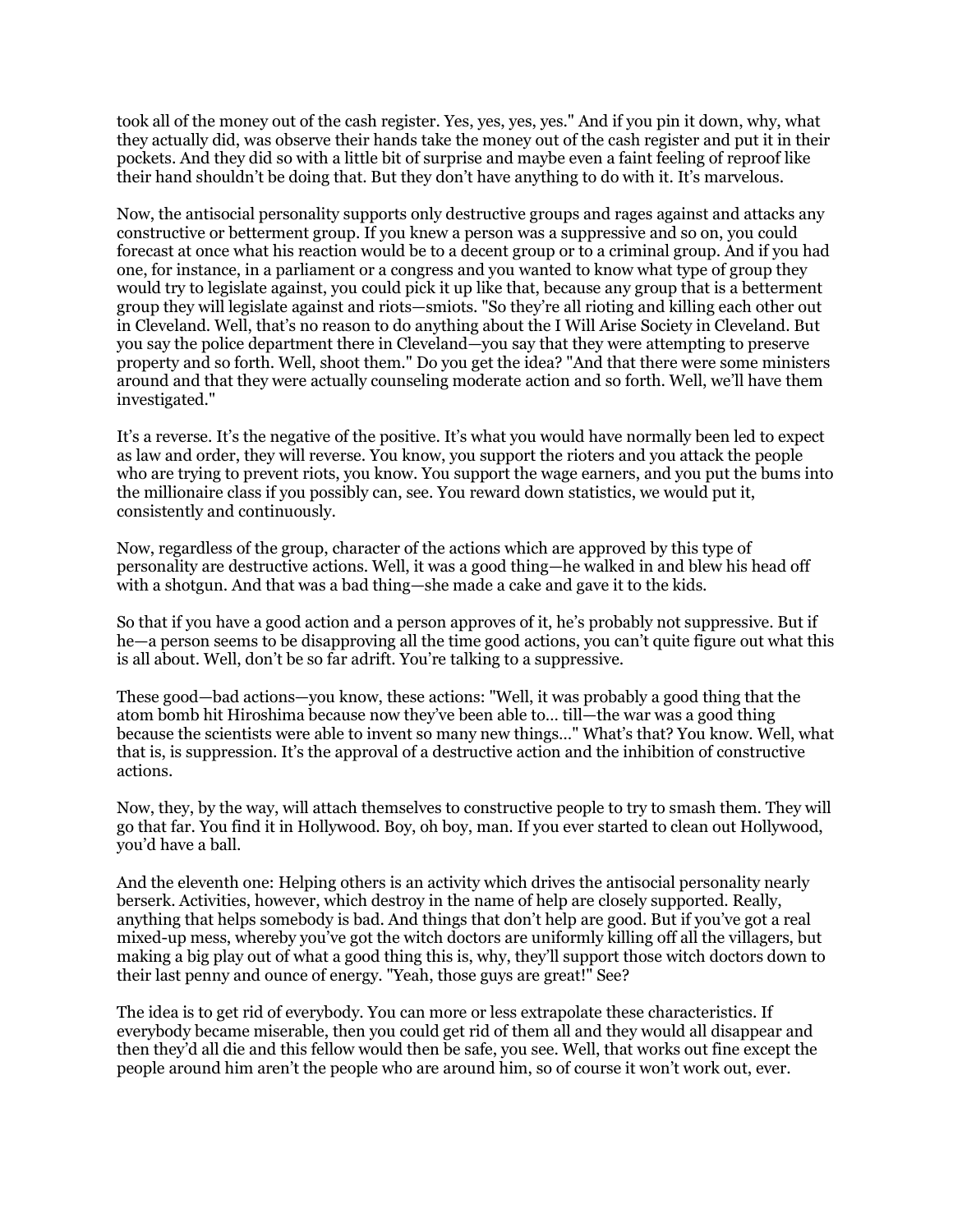And then the last one: The antisocial personality has a bad sense of property and conceives that the idea that anyone owns anything is a pretense made up to fool people. Nothing is ever really owned. And you listen to these guys sometimes; they really just pretend that people own things and so on. You watch that characteristic, it becomes almost pathetically amusing.

The reason they took the car and smashed it up and the reason they smashed your car up is because it isn't your can You bought it and paid for it and sweat yourself to pieces paying for the thing and you've safeguarded it and taken care of it and so on, but it's not your can You're just pretending that it's your can.

Now, you could say that there could be two or three more. And you could say that it is a tremendous feeling of importance or dominance and so forth had to do with this. Well now, they've assigned those characteristics to the paranoid personality, but they do not belong.

That a fact that some guy thinks he's terribly important and another guy thinks he's unimportant and so forth has nothing whatsoever to do with suppression.

It's another characteristic of the personality, and some guys are rather ridiculous on the subject of importance. But if you ever really want to see important blokes, why, go down and talk to some ditch diggers or some char—ladies or something like that. Now, they are very important people! And you think these people, because of their station in life, would think of themselves as unimportant people. Well, it goes almost inversely, that the lower down a fellow is the more he has to assert his importance. If you ever want to see somebody bridle about importance, you want to take somebody who is not really very important, and then he becomes very important.

As far as dominance is concerned, they have dominance in the society totally mixed up with suppression. There's nothing wrong with dominance. When I say there's nothing right, wrong otherwise—it's just dominance is dominance, you know. George dominates his business. He dominates his family or she dominates something or other—so what? See? It's what do they do with this domination that counts. That they dominate has nothing to do with anything. Do you follow?

Now, though a person thinks he's important or doesn't think he's important—they've assigned that as characteristics of paranoia. And I have seen some people who did think they were outrageously important—fantastic—and harped on it all the time. But that was just a crazy psychosis in the middle of it. You won't find that all suppressives conceive they are important. It's not a common denominator. So there are many other characteristics which you will find in this field. But I do not think that you will find them as common denominators.

I've just given you a dozen common denominators by which they can be recognized. These will hold true. Now, on top of these, there will be all kinds of wild idiosyncrasies—wild idiosyncrasies, odd differences, personal quirks and peculiarities. You'll find these things galore. But they don't hold across the boards. Don't think when you've met one who thinks that he has to have a green hat on all the time and he'd be safe, then that all SPs have to have green hats, because they don't. This was this peculiar SP.

But the other dozen characteristics which I've just given you, I think you will find hold pretty true throughout any and all of these suppressives. Now, you watch these things and you'll… They are things, by the way, which are very startling to auditors. He gets some overts off this guy, and this guy has robbed his little brother's piggy bank and hit his sister on the head with a hammer and he's just sitting there, you know, talking. Wife owns some property and so he lost it in a gambling game; she's been destitute ever since. He left her in Omaha.

You look for some reaction on this meter, see. You look for this guy to cognite; you look for something to happen. You've gotten fantastic overts off this guy and you're getting no tone arm